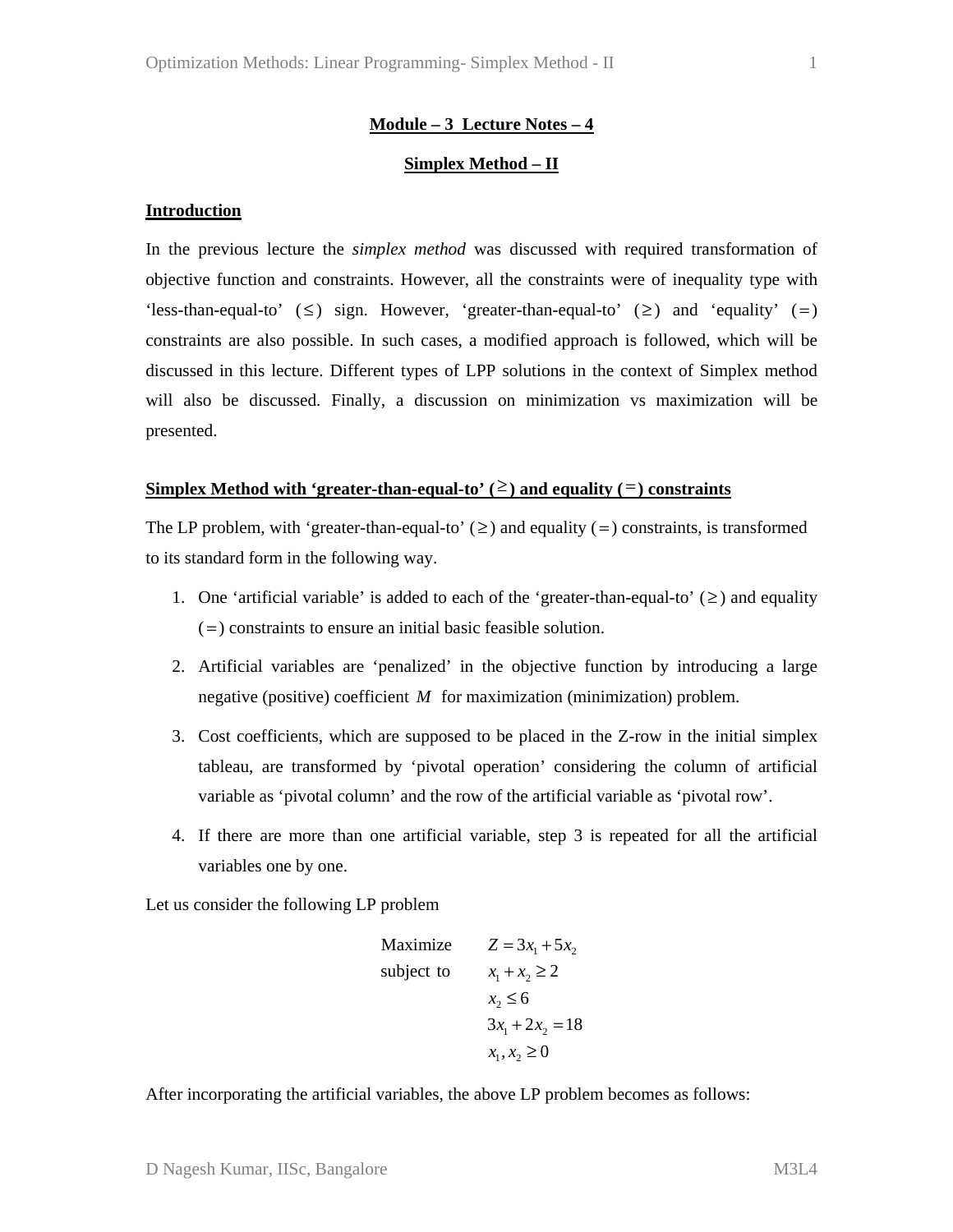Maximize 
$$
Z = 3x_1 + 5x_2 - Ma_1 - Ma_2
$$
  
\nsubject to  $x_1 + x_2 - x_3 + a_1 = 2$   
\n $x_2 + x_4 = 6$   
\n $3x_1 + 2x_2 + a_2 = 18$   
\n $x_1, x_2 \ge 0$ 

where  $x_3$  is surplus variable,  $x_4$  is slack variable and  $a_1$  and  $a_2$  are the artificial variables. Cost coefficients in the objective function are modified considering the first constraint as follows:



Thus, pivotal operation is  $E_1 - M \times E_2$ , which modifies the cost coefficients as follows:

$$
Z - (3 + M)x_1 - (5 + M)x_2 + Mx_3 + 0a_1 + Ma_2 = -2M
$$

Next, the revised objective function is considered with third constraint as follows:



Obviously pivotal operation is  $E_3 - M \times E_4$ , which further modifies the cost coefficients as follows:

$$
Z - (3 + 4M)x_1 - (5 + 3M)x_2 + Mx_3 + 0a_1 + 0a_2 = -20M
$$

The modified cost coefficients are to be used in the Z-row of the first simplex tableau.

Next, let us move to the construction of simplex tableau. Pivotal column, pivotal row and pivotal element are marked (same as used in the last class) for the ease of understanding.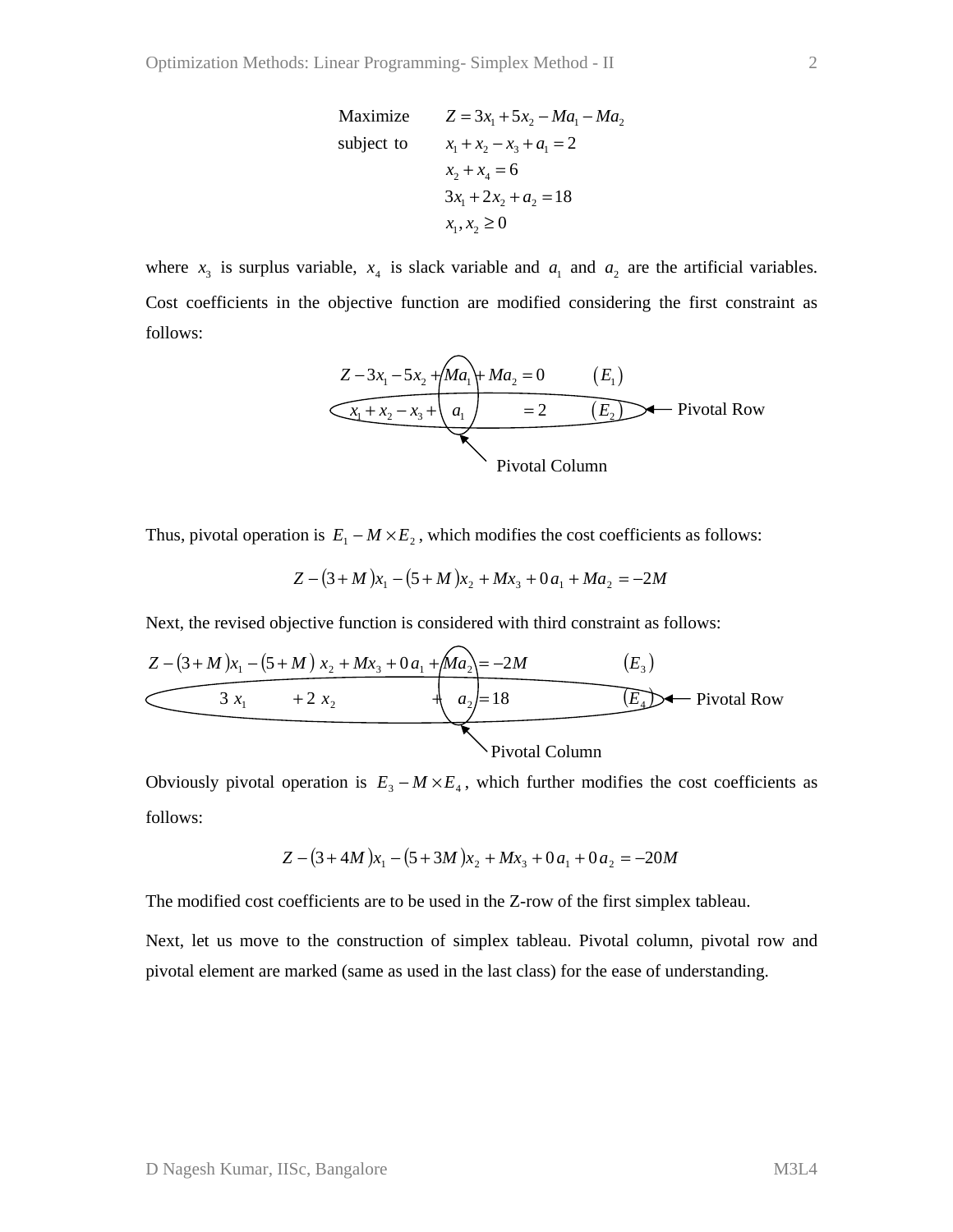| Iteration | Basis          |                  |                  |           | $b_r$            |                |                  |                  |        |          |
|-----------|----------------|------------------|------------------|-----------|------------------|----------------|------------------|------------------|--------|----------|
|           |                | Z                | $x_{1}$          | $x_{2}$   | $x_3$            | $x_4$          | $a_{1}$          | a <sub>2</sub>   | $b_r$  | $c_{rs}$ |
|           | Z              | 1                | $-3 - 4M$        | $-5 - 3M$ | $\boldsymbol{M}$ | $\overline{0}$ | $\boldsymbol{0}$ | $\overline{0}$   | $-20M$ |          |
|           | $a_{1}$        | $\theta$         | 1                | 1         | $-1$             | $\overline{0}$ | $\mathbf{1}$     | $\overline{0}$   | 2      |          |
|           | $x_4$          | $\boldsymbol{0}$ | $\boldsymbol{0}$ | 1         | $\boldsymbol{0}$ | $\mathbf{1}$   | $\overline{0}$   | $\boldsymbol{0}$ | 6      |          |
|           | a <sub>2</sub> | $\theta$         | 3                | 2         | $\overline{0}$   | $\overline{0}$ | $\mathbf{0}$     | 1                | 18     | 6        |

Note that while comparing  $(-3-4M)$  and  $(-5-3M)$ , it is decided that  $(-3 - 4M) < (-5 - 3M)$  as *M* is any arbitrarily large number.

Successive iterations are shown as follows:

| Iteration Basis |         |              |                  |        |                  | $b_r$          |                |                  |           |          |
|-----------------|---------|--------------|------------------|--------|------------------|----------------|----------------|------------------|-----------|----------|
|                 |         | Z            | $x_1$            | $x_2$  | $x_3$            | $x_4$          | a <sub>1</sub> | a <sub>2</sub>   | $b_r$     | $c_{rs}$ |
| $\overline{2}$  | Z       |              | $\overline{0}$   | $-2+M$ | $-3 - 3M$        | $\overline{0}$ | $3+4M$         |                  | 0 $6-12M$ |          |
|                 | $x_{1}$ | $\mathbf{0}$ |                  | 1      | $-1$             | $\mathbf{0}$   |                | $\boldsymbol{0}$ | 2         |          |
|                 | $x_4$   | $\theta$     | $\boldsymbol{0}$ | 1      | $\boldsymbol{0}$ | 1              | $\overline{0}$ | $\mathbf{0}$     | 6         |          |
|                 | $a_{2}$ | $\Omega$     | $\theta$         | $-1$   | $\mathcal{R}$    | $\overline{0}$ | $-3$           |                  | 12        |          |

……continued to next page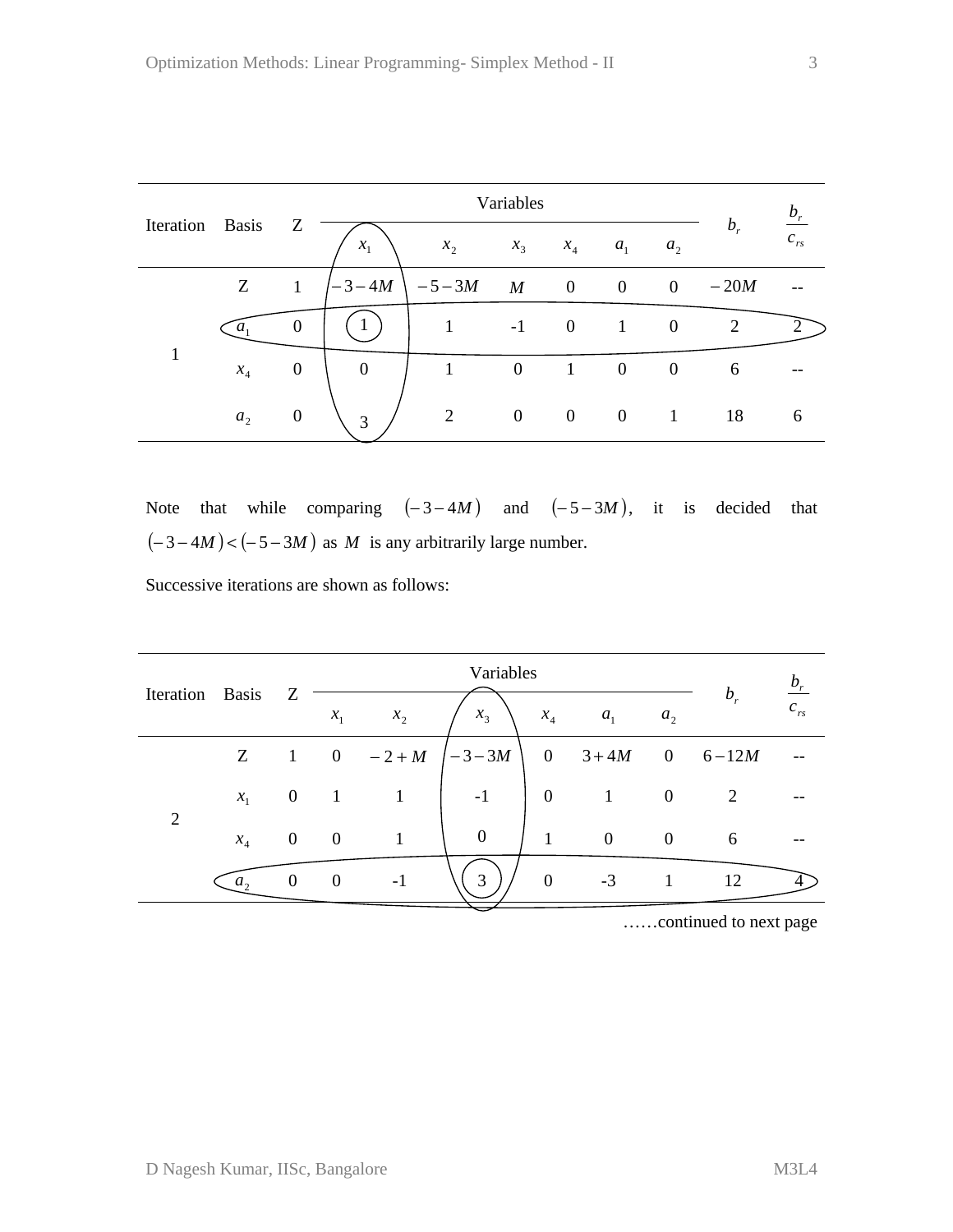| Communig nom previous page |                            |                               |                  |                  |                  |                  |                  |                  |                |                      |
|----------------------------|----------------------------|-------------------------------|------------------|------------------|------------------|------------------|------------------|------------------|----------------|----------------------|
| Iteration                  | <b>Basis</b>               |                               |                  |                  |                  |                  |                  |                  |                |                      |
|                            |                            | $\ensuremath{\textnormal{Z}}$ | $x_1$            | $x_{2}$          | $x_{3}$          | $x_4$            | $a_{1}$          | $a_{2}$          | $b_r$          | $\frac{b_r}{c_{rs}}$ |
| $\mathfrak{Z}$             | $\ensuremath{\mathbf{Z}}$  | $\,1\,$                       | $\boldsymbol{0}$ | $-3$             | $\boldsymbol{0}$ | $\boldsymbol{0}$ | $\cal M$         | $1+M$            | $18\,$         | --                   |
|                            | $x_{\scriptscriptstyle 1}$ | $\overline{0}$                | $\mathbf{1}$     | $rac{2}{3}$      | $\boldsymbol{0}$ | $\boldsymbol{0}$ | $\boldsymbol{0}$ | $\frac{1}{3}$    | 6              | $\boldsymbol{9}$     |
|                            | $\mathcal{X}_4$            | $\boldsymbol{0}$              | $\boldsymbol{0}$ | $\mathbf{1}$     | $\boldsymbol{0}$ | $\mathbf 1$      | $\boldsymbol{0}$ | $\boldsymbol{0}$ | $\sqrt{6}$     | 6                    |
|                            | $x_3$                      | $\boldsymbol{0}$              | $\boldsymbol{0}$ | $\frac{1}{3}$    | $\mathbf{1}$     | $\boldsymbol{0}$ | $-1$             | $\frac{1}{3}$    | $\overline{4}$ |                      |
|                            |                            |                               |                  |                  |                  |                  |                  |                  |                |                      |
| $\overline{4}$             | Z                          | $\,1\,$                       | $\boldsymbol{0}$ | $\boldsymbol{0}$ | $\boldsymbol{0}$ | $\mathfrak{Z}$   | $\cal M$         | $1+M$            | 36             |                      |
|                            | $x_{1}$                    | $\boldsymbol{0}$              | $\mathbf 1$      | $\boldsymbol{0}$ | $\boldsymbol{0}$ | $-\frac{2}{3}$   | $\boldsymbol{0}$ | $\frac{1}{3}$    | $\sqrt{2}$     |                      |
|                            | $x_2$                      | $\boldsymbol{0}$              | $\boldsymbol{0}$ | $\,1\,$          | $\boldsymbol{0}$ | $\,1\,$          | $\boldsymbol{0}$ | $\boldsymbol{0}$ | $\sqrt{6}$     |                      |
|                            | $x_{3}$                    | $\boldsymbol{0}$              | $\boldsymbol{0}$ | $\boldsymbol{0}$ | $\,1\,$          | $\frac{1}{3}$    | $-1$             | $\frac{1}{3}$    | $\sqrt{6}$     |                      |

……continuing from previous page

It is found that, at iteration 4, optimality has reached. Optimal solution is  $Z = 36$  with  $x_1 = 2$ and  $x_2 = 6$ . The methodology explained above is known as *Big-M* method. Hope, reader has already understood the meaning of the terminology!

# **'Unbounded', 'Multiple' and 'Infeasible' solutions in the context of Simplex Method**

As already discussed in lecture notes 2, a linear programming problem may have different type of solutions corresponding to different situations. Visual demonstration of these different types of situations was also discussed in the context of graphical method. Here, the same will be discussed in the context of Simplex method.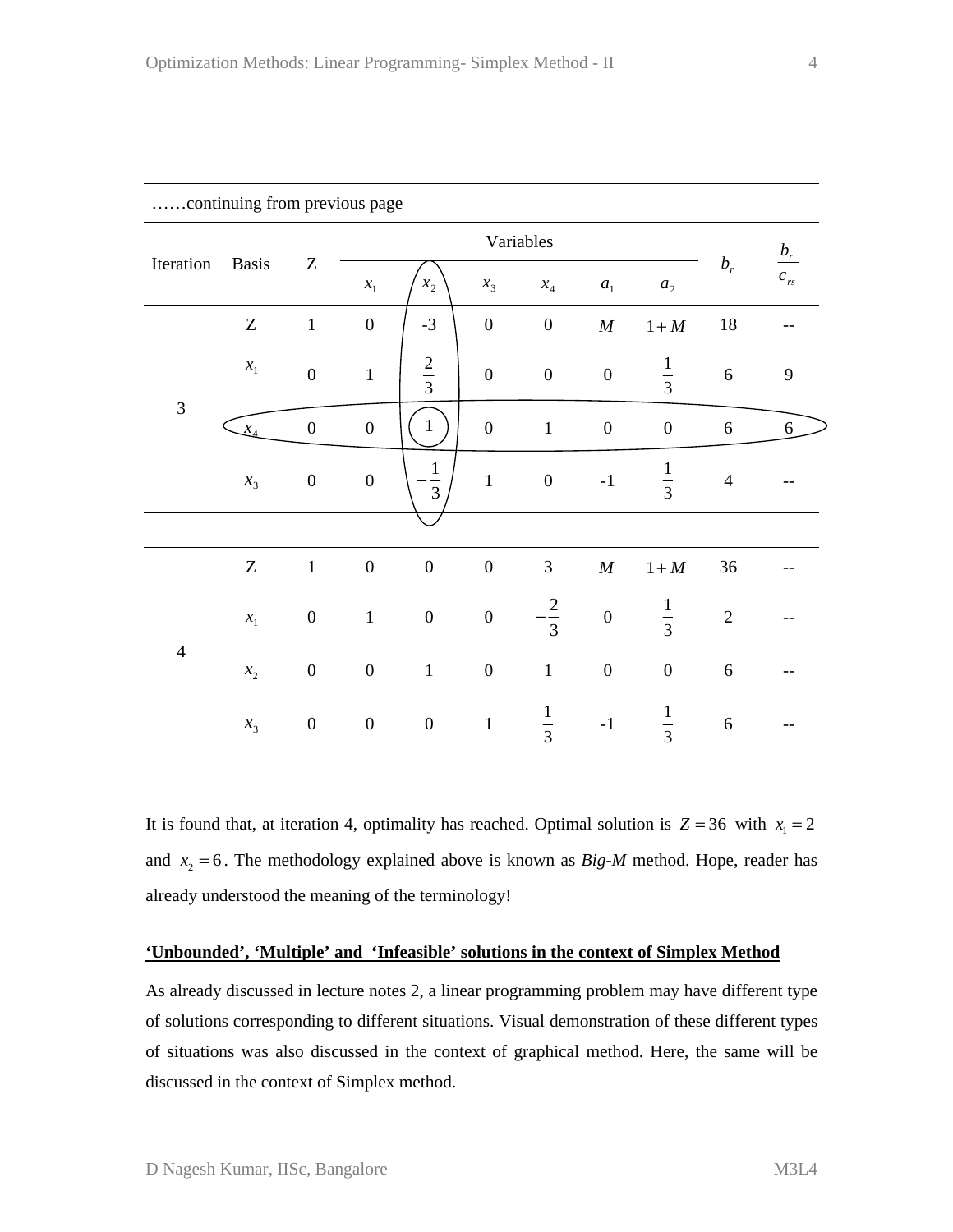#### **Unbounded solution**

If at any iteration no departing variable can be found corresponding to entering variable, the value of the objective function can be increased indefinitely, i.e., the solution is unbounded.

#### **Multiple (infinite) solutions**

If in the final tableau, one of the non-basic variables has a coefficient 0 in the Z-row, it indicates that an alternative solution exists. This non-basic variable can be incorporated in the basis to obtain another optimal solution. Once two such optimal solutions are obtained, infinite number of optimal solutions can be obtained by taking a weighted sum of the two optimal solutions.

Consider the slightly revised above problem,

$$
\begin{array}{ll}\n\text{Maximize} & Z = 3x_1 + 2x_2 \\
\text{subject to} & x_1 + x_2 \ge 2 \\
& x_2 \le 6 \\
& 3x_1 + 2x_2 = 18 \\
& x_1, x_2 \ge 0\n\end{array}
$$

Curious readers may find that the only modification is that the coefficient of  $x<sub>2</sub>$  is changed from 5 to 2 in the objective function. Thus the slope of the objective function and that of third constraint are now same. It may be recalled from lecture notes 2, that if the *Z line* is parallel to any side of the feasible region (i.e., one of the constraints) all the points lying on that side constitute optimal solutions (refer fig 3 in lecture notes 2). So, reader should be able to imagine graphically that the LPP is having infinite solutions. However, for this particular set of constraints, if the objective function is made parallel (with equal slope) to either the first constraint or the second constraint, it will not lead to multiple solutions. The reason is very simple and left for the reader to find out. As a hint, plot all the constraints and the objective function on an arithmetic paper.

Now, let us see how it can be found in the simplex tableau. Coming back to our problem, final tableau is shown as follows. Full problem is left to the reader as practice.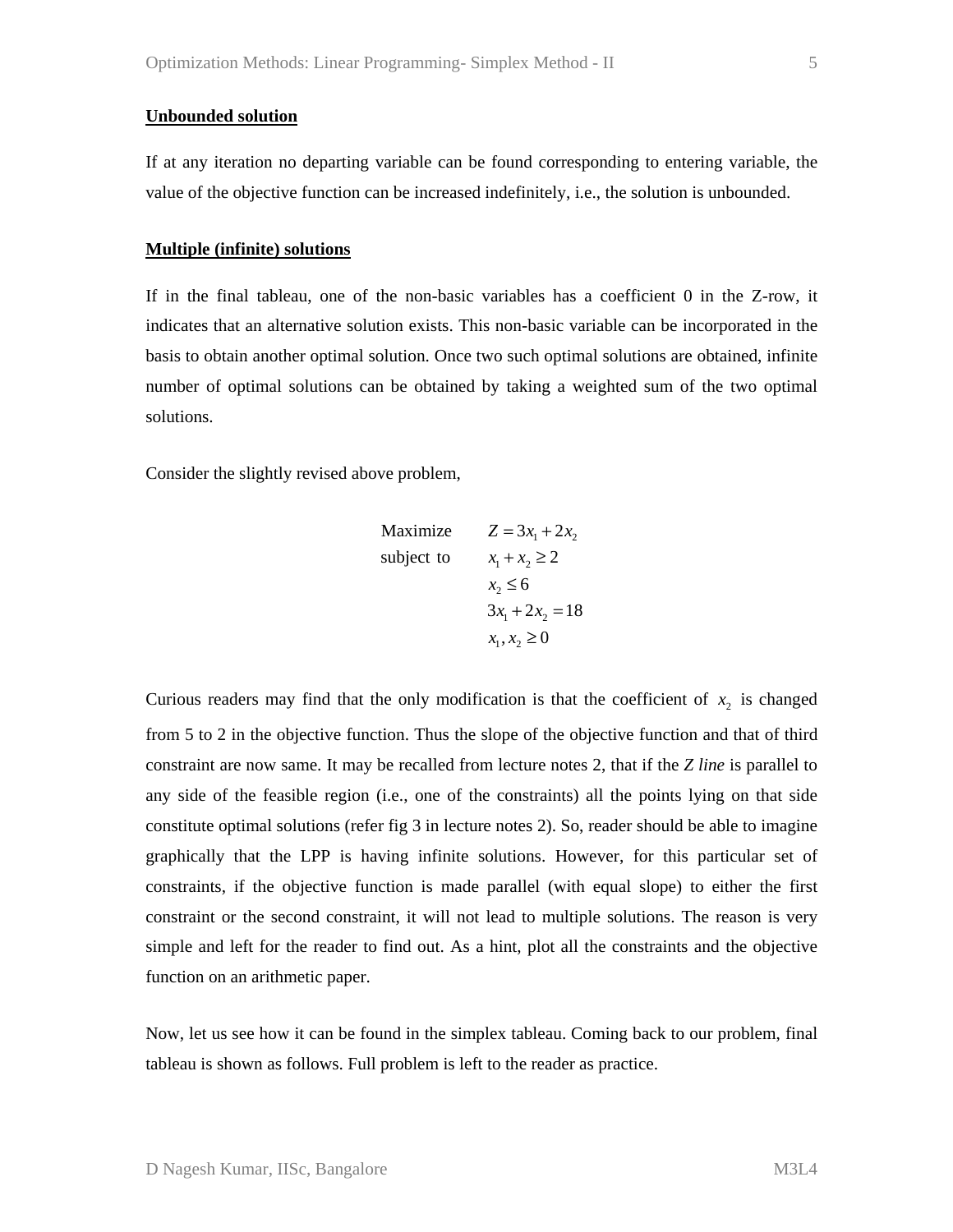| Iteration | <b>Basis</b>    | Ζ                |                                                 |                                    | $b_r$          |                  |                   |         |          |  |  |  |
|-----------|-----------------|------------------|-------------------------------------------------|------------------------------------|----------------|------------------|-------------------|---------|----------|--|--|--|
|           |                 |                  | $x_1$                                           | $x_{2}$<br>$x_3$                   | $x_4$          | a <sub>1</sub>   | a <sub>2</sub>    | $b_{r}$ | $c_{rs}$ |  |  |  |
|           | Ζ               |                  | $\theta$                                        | $\overline{0}$                     | $\theta$       | $\boldsymbol{M}$ | $1+M$             | 18      |          |  |  |  |
|           | $\mathcal{X}_1$ | 0                |                                                 | $\boldsymbol{0}$<br>$\overline{3}$ | $\overline{0}$ | $\overline{0}$   | ⌒                 | 6       |          |  |  |  |
| 3         | $x_4$           | $\overline{0}$   | $\theta$                                        | $\mathbf{0}$                       |                | $\overline{0}$   | $\mathbf{0}$      | 6       | 6        |  |  |  |
|           | $x_{3}$         | $\boldsymbol{0}$ | $\theta$                                        | 3                                  | $\overline{0}$ | $-1$             | $\mathbf{\Omega}$ | 4       |          |  |  |  |
|           |                 |                  | Coefficient of non-basic variable $x_2$ is zero |                                    |                |                  |                   |         |          |  |  |  |

#### Final tableau:

As there is no negative coefficient in the Z-row the optimal is reached. The solution is  $Z = 18$ with  $x_1 = 6$  and  $x_2 = 0$ . However, the coefficient of non-basic variable  $x_2$  is zero as shown in the final simplex tableau. So, another solution is possible by incorporating  $x<sub>2</sub>$  in the basis. Based on the *rs r*  $\frac{b_r}{c_{rs}}$ ,  $x_4$  will be the exiting variable. The next tableau will be as follows:

| Iteration                                        | <b>Basis</b> |                  |                  |                  | $b_r$            |               |                  |                  |         |          |  |
|--------------------------------------------------|--------------|------------------|------------------|------------------|------------------|---------------|------------------|------------------|---------|----------|--|
|                                                  |              | Ζ                | $x_1$            | $x_{2}$          | $x_3$            | $x_{4}$       | $a_{1}$          | a <sub>2</sub>   | $b_{r}$ | $c_{rs}$ |  |
|                                                  | Z            |                  | $\boldsymbol{0}$ | $\overline{0}$   | $\boldsymbol{0}$ | $\theta$      | $\boldsymbol{M}$ | $1+M$            | 18      |          |  |
|                                                  | $x_1$        | $\boldsymbol{0}$ |                  | $\overline{0}$   | $\boldsymbol{0}$ | $\mathcal{R}$ | $\boldsymbol{0}$ | $\overline{3}$   | 2       |          |  |
| 4                                                | $x_{2}$      | $\boldsymbol{0}$ | 0                | 1                | $\boldsymbol{0}$ | 1             | $\overline{0}$   | $\boldsymbol{0}$ | 6       | h        |  |
|                                                  | $x_3$        | $\boldsymbol{0}$ | $\boldsymbol{0}$ | $\boldsymbol{0}$ |                  | $\mathcal{R}$ | $-1$             | 3                | 6       | 18       |  |
| Coefficient of non-basic variable $x_4$ is zero- |              |                  |                  |                  |                  |               |                  |                  |         |          |  |

Thus, another solution is obtained, which is  $Z = 18$  with  $x_1 = 2$  and  $x_2 = 6$ . Again, it may be noted that, the coefficient of non-basic variable  $x<sub>4</sub>$  is zero as shown in the tableau. If one more similar step is performed, same simplex tableau at iteration 3 will be obtained.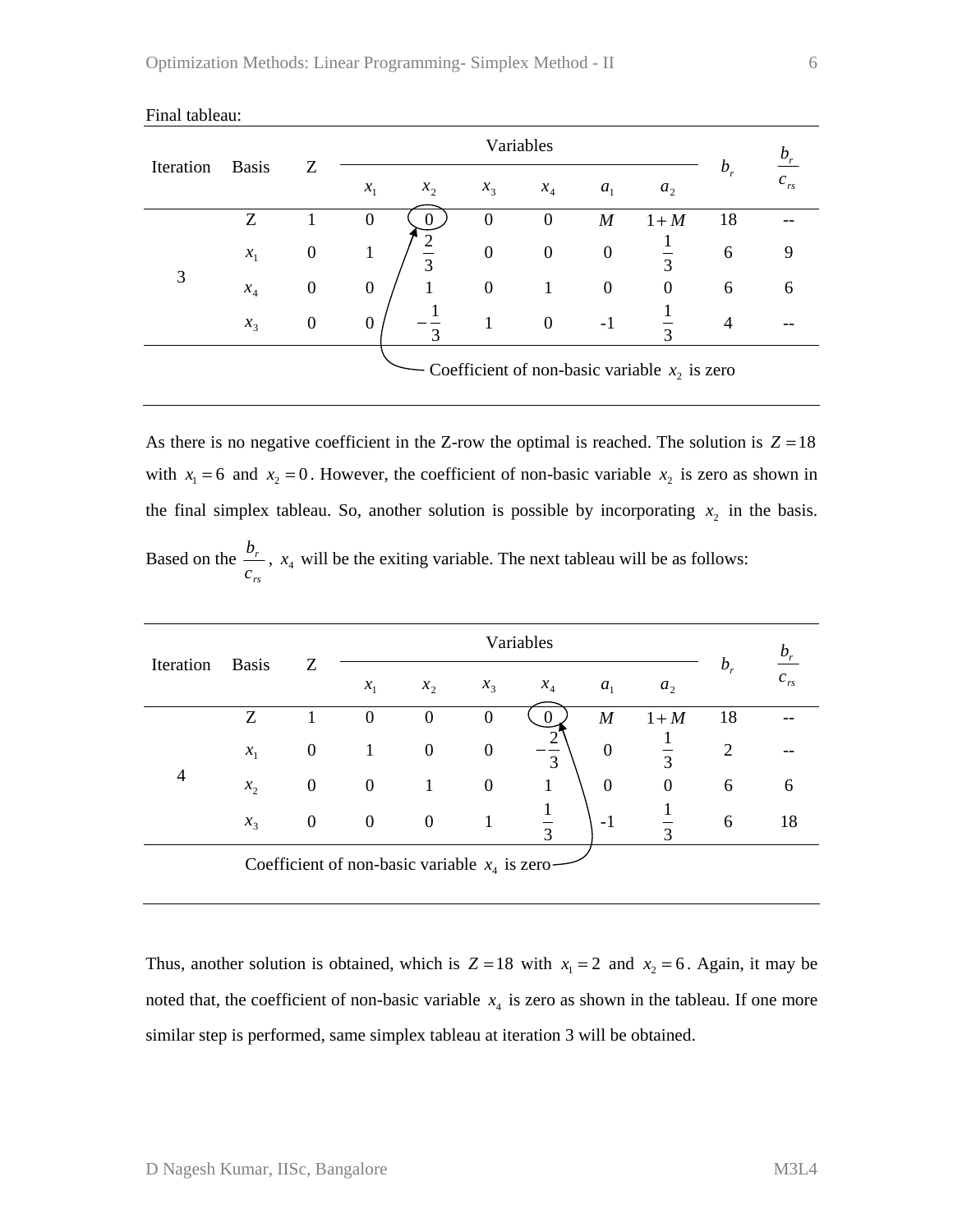Thus, we have two sets of solutions as 6 0  $\left\{\begin{matrix}6\\1\end{matrix}\right\}$  $\vert 0 \vert$  and 2  $\begin{bmatrix} 2 \\ 6 \end{bmatrix}$ . Other optimal solutions will be obtained

as 
$$
\beta \begin{Bmatrix} 6 \\ 0 \end{Bmatrix} + (1 - \beta) \begin{Bmatrix} 2 \\ 6 \end{Bmatrix}
$$
 where,  $\beta \in [0,1]$ . For example, let  $\beta = 0.4$ , corresponding solution is  
 $\begin{Bmatrix} 3.6 \\ 3.6 \end{Bmatrix}$ , i.e.,  $x_1 = 3.6$  and  $x_2 = 3.6$ . Note that values of the objective function are not changed

for different sets of solution; for all the cases  $Z = 18$ .

# **Infeasible solution**

If in the final tableau, at least one of the artificial variables still exists in the basis, the solution is indefinite.

Reader may check this situation both graphically and in the context of Simplex method by considering following problem:

$$
\begin{array}{ll}\n\text{Maximize} & Z = 3x_1 + 2x_2 \\
\text{subject to} & x_1 + x_2 \le 2 \\
& 3x_1 + 2x_2 \ge 18 \\
& x_1, x_2 \ge 0\n\end{array}
$$

#### **Minimization versus maximization problems**

As discussed earlier, standard form of LP problems consist of a maximizing objective function. Simplex method is described based on the standard form of LP problems, i.e., objective function is of maximization type. However, if the objective function is of minimization type, simplex method may still be applied with a small modification. The required modification can be done in either of following two ways.

- 1. The objective function is multiplied by −1 so as to keep the problem identical and 'minimization' problem becomes 'maximization'. This is because of the fact that minimizing a function is equivalent to the maximization of its negative.
- 2. While selecting the entering nonbasic variable, the variable having the maximum coefficient among all the cost coefficients is to be entered. In such cases, optimal